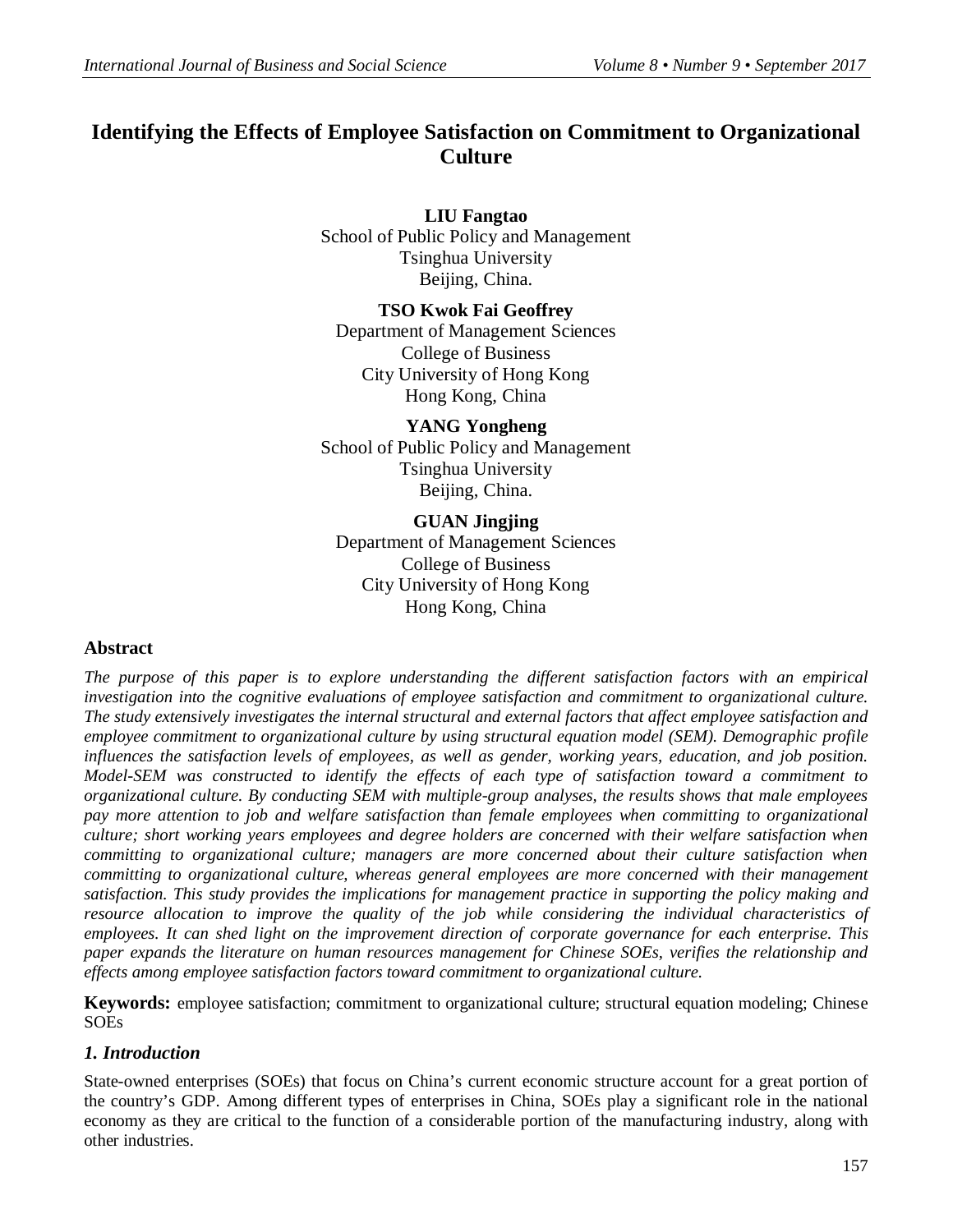Employee satisfaction and organizational culture have become important research issues that gained significant research attention in China given the cultural background of Chinese SOEs. The stable and motivated workforce of SOEs and the employee satisfaction are prerequisites for the national economic health of China as it experiences rapid economic and organization transition. The SOEs for public security and special function are based on particular resource orientations with a series of monopolistic advantages [1] and not the absolute monopoly, such as entry barriers, resource control, and policy protection. They do not face market competition [2] but undertake some public services and special functions.

Compared with other enterprises, SOEs are subject to several particular norms, such as salary restrictions and long-term contracts. Egalitarianism is the norm to a certain extent [1]. These SOE features do not exist in private and foreign-owned enterprises, as well as market-based SOEs [2]. Management easily becomes inadequate and deficient in Chinese SOEs because of a lack of performance incentives and competitive environment, which inevitably affect employee commitment to organizational culture.

Chinese SOEs have played a remarkable role in the national economy. However, they have received relatively less research attention because data on SOEs are difficult to obtain given the monopoly and protected nature of the industry [1]. Thus, the increasing level of imbalance between corporate remuneration and employee needs is a critical issue during the development stage [3, 4]. Such imbalance refers to the phenomenon that employees pursue their individual goals at work, and their individual psychology is affected by the imbalances between individual capabilities and personal expectations. Kahneman [5] reported that uncertain human judgment and decision-making are due to psychological factors, which may be affected by the economic benefits of others. Nevertheless, goals that are difficult to realize may lead to the loss of psychological expectations and the decline in work quality, which cause employee stress, negative behaviors, and corporate loss [6].

Leading questions that consider the conceptualization, measurement, evaluation, and study of employee satisfaction, commitment to organizational culture, and the quality of their job have become important issues attracting significant research attention in China because of the rapidly mounting market complexity. The present study focuses on understanding the different satisfaction factors by empirically investigating cognitive evaluations on employee satisfaction and commitment to organizational culture. Measurement scales and satisfaction models have been proposed over the years. However, few studies have been performed in the context of Chinese SOEs. Thus, achieving a balance between employee satisfaction and commitment to organizational culture is important to SOEs to improve the job satisfaction. However, this remains a challenging theoretical research issue.

The present study is based on the study of Tso et al. [7] on employee satisfaction of Chinese SOEs. We follow their achievement and organizational data, takes an insider view through a field study, and provides an initial exploratory study on measuring internal employee satisfaction and commitment to organizational culture within a particular cultural background. Existing SOEs cannot change their management practices immediately; however, they need to identify means to improve the management of enterprises within the prevailing environment. Studies on the influence of employee satisfaction toward a commitment to organizational culture may help develop the latter by improving the former. Improvements in organizational culture can also enhance corporate internal management [8, 9] and improve the quality of employee's work.

This research aims to investigate the relationships between employee satisfaction and commitment to organizational culture under different SOEs. We construct a coherent conceptual framework to elaborate the theoretical relationship among employee satisfaction factors and commitment to organizational culture, which is tested and verified in an empirical research. We develop a model based on the constructs of employee satisfaction factors and commitment to organizational culture, which represents the internal relationship between these constructs and analyzes the paths and weights.

## *2. Literature review*

The literature on employee satisfaction and organizational culture is a popular research field; it is rich and covers a wide range of areas. The following discussion presents an extensive literature review on employee satisfaction, organizational culture, commitment to organizational culture, and the interrelationships and effects. This discussion is followed by a description of SEM and field applications.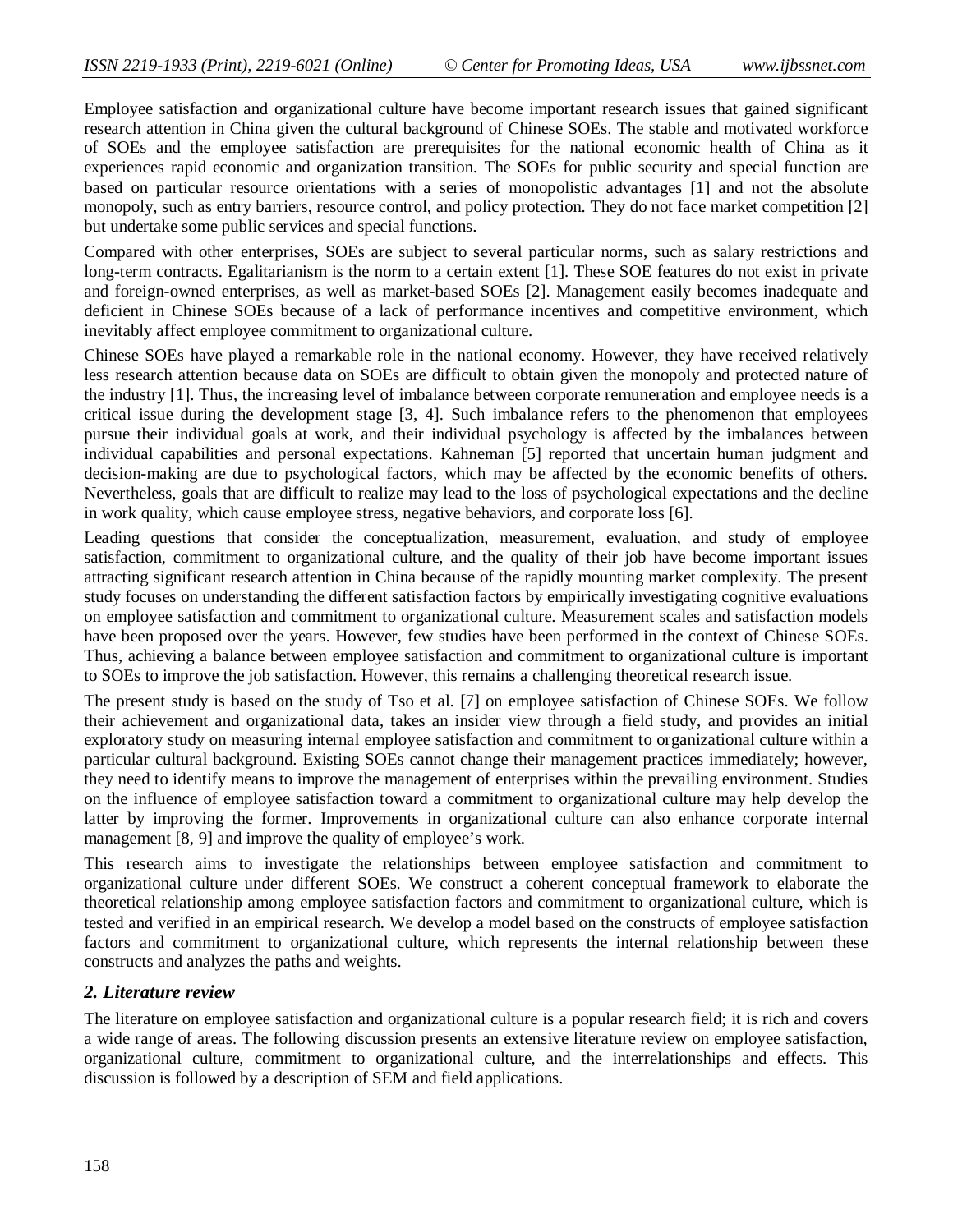## **2.1. Employee satisfaction**

Employee satisfaction is defined as an attitude or emotional response to an existing situation [10, 11]. Furthermore, it is a subjective value judgment, a psychological perception, or an attitude toward the enterprise. Employee satisfaction is a measure of how happy workers are with their respective jobs and working environments [12], which can affect their quality of job directly. However, a few studies that focus on the case of China have failed to reach a general agreement on the effects of employee satisfaction on enterprise management [3, 4, 7, 13].Employees who perceive injustice within the organization may demonstrate adverse behaviours. These behaviours include reduced input, changed output, distorted self-awareness, distorted cognition, and even an untimely exit from the company [10]. De Simone et al. [14] pointed out the potential consequences of this influence on the work life and general well-being of employees. Karanika-Murray et al. [15] proved an indirect via work engagement and positive effect of organizational identification on satisfaction. Their study also showed that work engagement has a direct strong effect on job satisfaction and a direct weak effect on life satisfaction.

Satisfaction scales play a key role in satisfaction surveys. Previous research experiences [10] and case studies show that employee satisfaction scales use different models in various cultural areas or occupational groups. Payment satisfaction [16, 17] is a universal factor in most scales, which includes salary, job security and benefits, remuneration, and financial reward, across many comparative studies on satisfaction factors. However, these mechanisms in SOEs are limited because of institutional issues [1] and the lack of market competition, which is a common characteristic in Chinese SOEs. Thus, satisfaction scales have featured a certain universality and generality by covering similar concepts. However, using one common measurement scale for various industries may not cover the specialty of a company. Many employee satisfaction scales are customized under a particular background based on different countries, groups, themes, and satisfaction factors. Therefore, a comparative analysis on the reliability and validity among different research frameworks is difficult to perform. Dimensions differ according to contexts and object groups. Overall employee satisfaction is directly job-related, for example, satisfaction with working hours, job contents, future career prospects, training opportunities, and quality of job [8].

Tso et al. [7] studied the employee satisfaction of SOEs with a sample that consists of 3,029 employees from 27 SOEs that use proportionate stratified random sampling in 8 provinces or municipalities in China. Their main business is not market-oriented, but they all play a significant and monopolistic position in the economy. Tso et al. [7] chose four satisfaction factors, namely, culture, job, management, and welfare satisfaction, as independent variables. These factors are extracted from 29 questionnaire items, which are referred to as the "Minnesota Satisfaction Questionnaire" and "Gallup Q-12" survey. The survey of organizational culture is also from Tso et al. We carry out further research on the four employee satisfaction factors and the organizational culture measurement based on Tso's employee satisfaction survey on Chinese SOEs [7] and data source.

## **2.2. Commitment to organizational culture**

Organizational culture is an abstract, sensitive, and complex phenomenon that researchers continuously struggle to understand [18]. Considerable debates have remained over the definition of organizational culture and the extent to which culture influences corporate management [18, 19]. Two general definitions of organizational culture have been proposed. First, organizational cultureis defined as a set of cognitions shared by members of a social unit; second, it is defined as a system of shared values and beliefs that produce norms of behaviour and establish an organizational way of life [20]. Only a few related studies [21] have focused on Chinese SOEs. Organizational culture refers to the behaviours of managers and employees within an organization and the meanings that people attach to such behaviours [18]. Thus, organizational culture affects the way employees interact with one another and with other stakeholders. Kotter [22] proposed the idea that organizations often have varying cultures and subcultures. Each enterprise may have its own particular culture. However, co-existing or conflicting subcultures exist in large organizations because each subculture may be applicable to a different management team or mode.

First, most corporate organization systems attempt to control the variability of employee behaviours. Organizational or group culture may provide an informal direction. Second, many organizational units maintain certain characteristics despite changes in membership and leadership. An organization's culture is often passed through generations to create a high level of stability over time [13].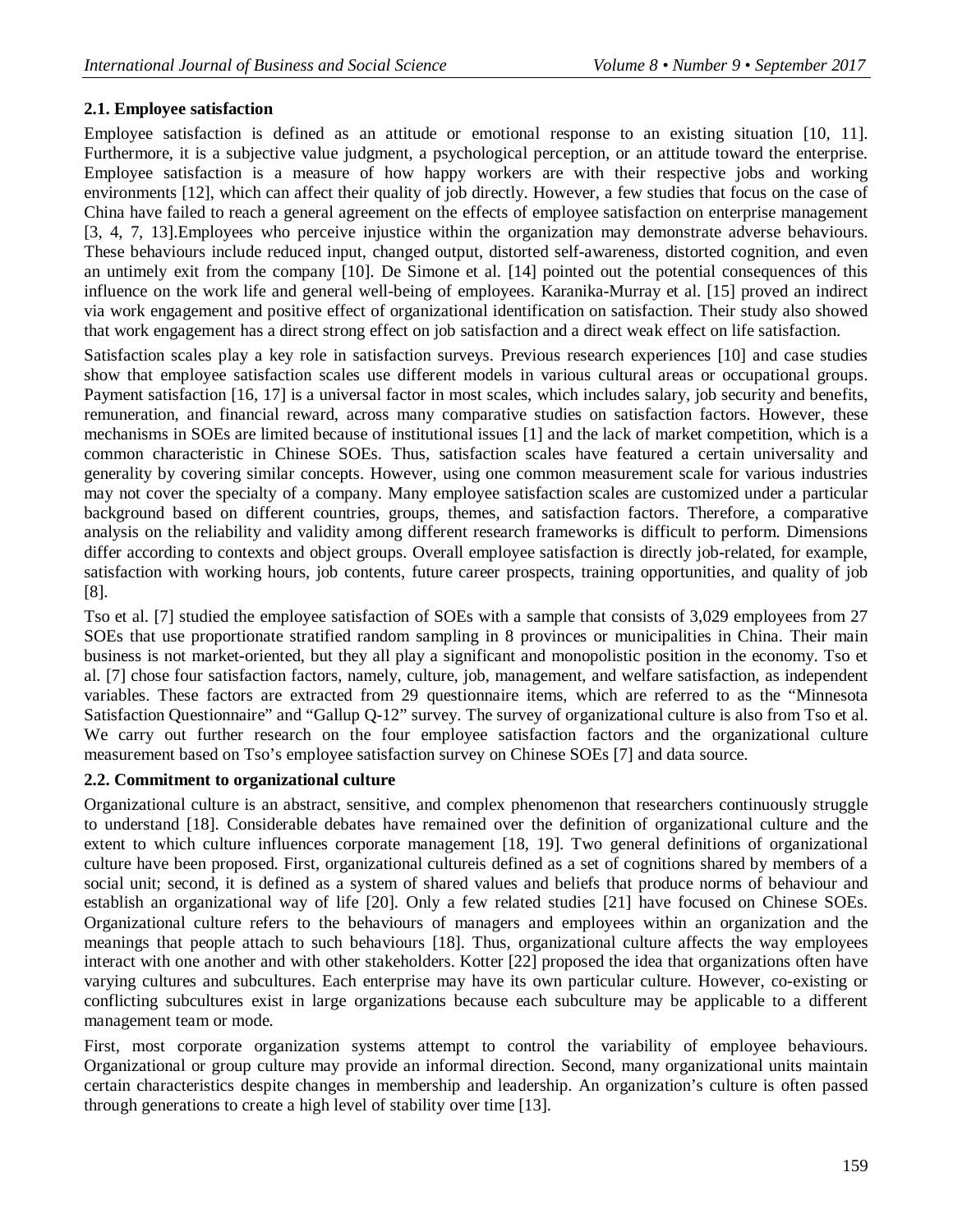Third, individuals continuously define their social identities. Identities are defined by social roles or professional status, and people define their identities through their organizational membership. Employees who view the organization as part of their identity may easily find a sense of belonging [18, 19].

#### **2.3. Influence of employee satisfaction on commitment to organizational culture**

Numerous empirical studies have been conducted to identify the influence of employee satisfaction and commitment on organizational culture in Chinese SOEs. Many studies have shown that employee satisfaction influences their commitment to organizational culture. The increasing focus on attitude toward the quality of work is linked to the belief that the degree of employee satisfaction is related to different aspects of job behaviour, such as productivity, absenteeism, and turnover rates [10]. Gohel [12] identified that keeping morale high among workers can significantly benefit any company given that happy workers are likely to produce more, take a few days off, and stay loyal to the company.

Unsatisfied employees tend to reduce their input, which may lead to a decline in the overall efficiency and low quality of job. They resort to either turnover behaviour or embittered psychological behaviour [23], which depends on the positions and needs of the employee groups to which they belong. Currivan [24] and Egan et al. [23] used SEM and found that satisfaction is significantly related to organizational commitment. The culture and environment of an organization can influence employee satisfaction and motivation. Egan et al. [23] stated that numerous empirical studies have reported that organizational learning culture is associated with employee satisfaction and motivation to transfer learning. García-Chas et al. [25] insisted the importance of perceptions and intrinsic motivation to help strengthen employee satisfaction. However, the interactions between organizational culture and employee satisfaction are becoming increasingly complicated and have been evolving. Lim [26] examined the dynamic relationship between satisfaction and organizational culture using correlation analysis. Paulin et al. [27] employed SEM and found that employee satisfaction is strongly related to organizational commitment in customer-linkage research.

Pieces of evidence show that the link between employee satisfaction and commitment to organizational culture does not exist. Dougherty et al. [28] used ANOVA and found a weak internal relationship between the satisfaction and organizational culture. Curry et al. [29] and Currivan [24] found non-supportive evidence that indicates a significant link between satisfaction and organizational culture. We answer the following questions. How do employee satisfaction factors affect the commitment to organizational culture in SOEs? What is the varied demographic information among employee satisfaction and commitment that affect organizational culture; what they analyze is whether the different effects of satisfaction on commitment to organizational culture are significantly different between different demographic types.

## *3. Methodology*

## **3.1. Design**

We construct an SEM to identify the relationship among employee satisfaction factors and commitment of organizational culture. We use multiple-group analyses to consider the differences between different employee groups and to analyze their impact.

#### **3.2. The variables and dataset**

Tso et al. [7] studied the employee satisfaction of SOEs with a sample by questionnaire survey that consists of 3,029 employees from 27 SOEs that use proportionate stratified random sampling in 8 provinces or municipalities in China. The number of samples accounted for 5% of the total number of employee, based on different job position or department. Their main business is not market-oriented, but they all play a significant and monopolistic position in the economy.

Tso et al. [7] proposed a new customized employee satisfaction scale to analyze Chinese SOEs, with each item on a 5-point Likert-type scale that ranged from 1 (strongly disagree/very dissatisfied) to 5 (strongly agree/very satisfied). The identified underlying employee satisfaction factors of Chinese SOEs [7] are attributed to the culture, job, management, and welfare of the enterprises using exploratory factor analysis. The results are shown in Appendix I. The four underlying factors that affect the subjective judgment of employees on employee satisfaction are identified [7] and extracted from 29 questionnaire items, which are referred to as the "Minnesota Satisfaction Questionnaire" and "Gallup Q-12" survey. The first factor is "culture satisfaction" (CulS) with nine items related to career development opportunity and internal relationships within an organization.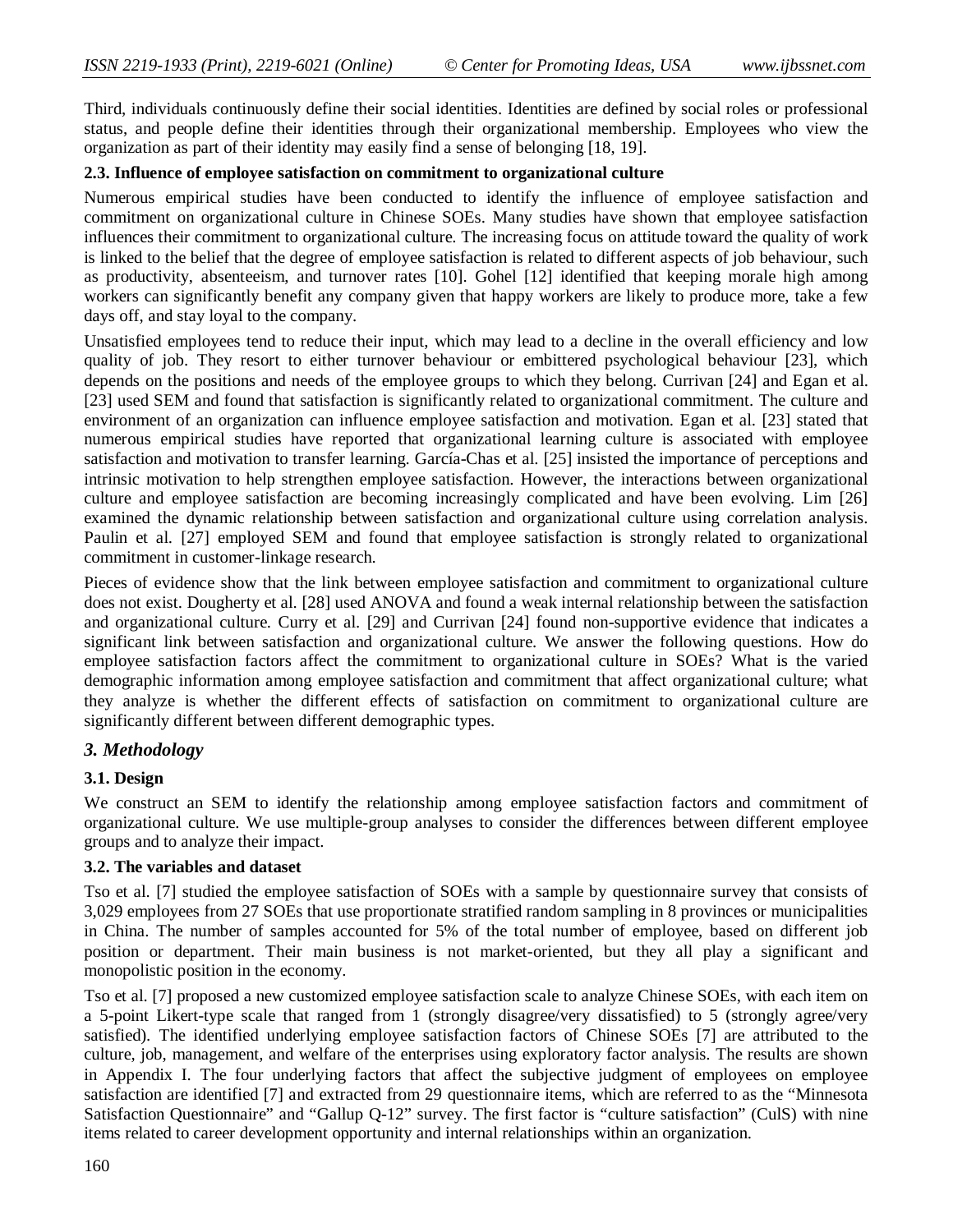The second factor is "job satisfaction" (JobS) with seven items that reflect the acceptance and recognition employees receive at work. The third factor is "management satisfaction" (MgtS) with seven items that show the feedback of employees on management policies. The last factor is "welfare satisfaction" (WelS) with six items related to healthcare and benefit. Employee commitment to organizational culture (OrgC) is measured using three indicators (cognition of organizational culture (OrgCC), participation in organizational culture (OrgCP), and identity toward organizational culture (OrgCI)) with each item on a 5-point Likert-type scale, as shown in Appendix I. These indicators are worth examining because they represent the perception of employees on organizational culture [7, 18, 19]. The questionnaire also obtains demographic information about the respondents for multiple-group analysis. The information includes gender, age, working years, education level, and job position.

#### **3.3. Structural equation model**

This study aims to develop an SEM that represents the relationship among four employee satisfaction factors and commitment to organizational culture. A comparative study based on the SEM is performed based on the demographic background of an employee. Employee satisfaction is a critical component of an employees' evaluation of the organization where they belong. The commitment of employees to organizational culture could serve as a key factor to ensure the sustainable development of an organization and to establish an internal relationship through employee satisfaction [9]. Thus, employee commitment to organizational culture is chosen as a target outcome variable because many studies in the literature suggest that organizational culture is more important than work commitment [6, 24].The needs of employees have become more personalized and diversified [4]. The demographic information of employees shows that a series of multiple-group analyses is performed to identify their differences and needs, which is valuable for setting targeted group management policies and effective resource allocation.

Hox and Bechger [30] stated that SEM is a powerful technique that can combine complex path models with latent variables (factors), which are widely used in behavioral sciences. The structural equation studies the structural relationship of the latent variables among the commitment to organizational culture and four employee satisfaction factors. Latent variables can be defined from existing theory or field study or from factor analysis. Thus, we choose the following five defined latent variables to construct our own hypothetical model. These variables include CulS, JobS, MgtS, WelS, and OrgC. Latent variables are not directly observable and must be measured through the observed variables. OrgC is measured by three observed variables: cognition (OrgCC), participation (OrgCP), and identity (OrgCI). The four employee satisfaction factors are measured by 29 employee satisfaction indicators. We use the SPSS Amos 22 software, which is a specifically designed component of the SPSS software package, to implement the SEM.

## *4. Results*

We hypothesize that culture, job, management, and welfare satisfaction are four factors that serve as the exogenous variables for the structural equation. These variables explain the dependent (endogenous) variable of employee commitment relative to organizational culture. The structural equation is expected to have a residual given that the variance of the endogenous variable may not be explained fully by other variables in the model. The results of our SEM with standardized estimated path coefficients are shown in Figure 1. The adequacy of the model is evaluated by various model fit indices. The significance of the latent and the observed variables was evaluated based on the model estimation. The significance of the path and the factor loading coefficients were tested. Path coefficients refer to the coefficients among latent variables, such as when "culture satisfaction" increases by 1 point or when "commitment to organizational culture" increases by 0.26 points. Factor loading coefficients refer to the coefficients between latent and measurable variables, such as when "working goal (WorkingG)" increases by 1 point or when "job satisfaction" increases by 0.96 points. Critical ratio (CR) is used in Amos to test the significance of the coefficients. CR is a Z statistic derived by dividing the estimated regression weight by its standard error. Furthermore, its corresponding p-value reflects that the statistical significance of the estimated parameters differs from zero.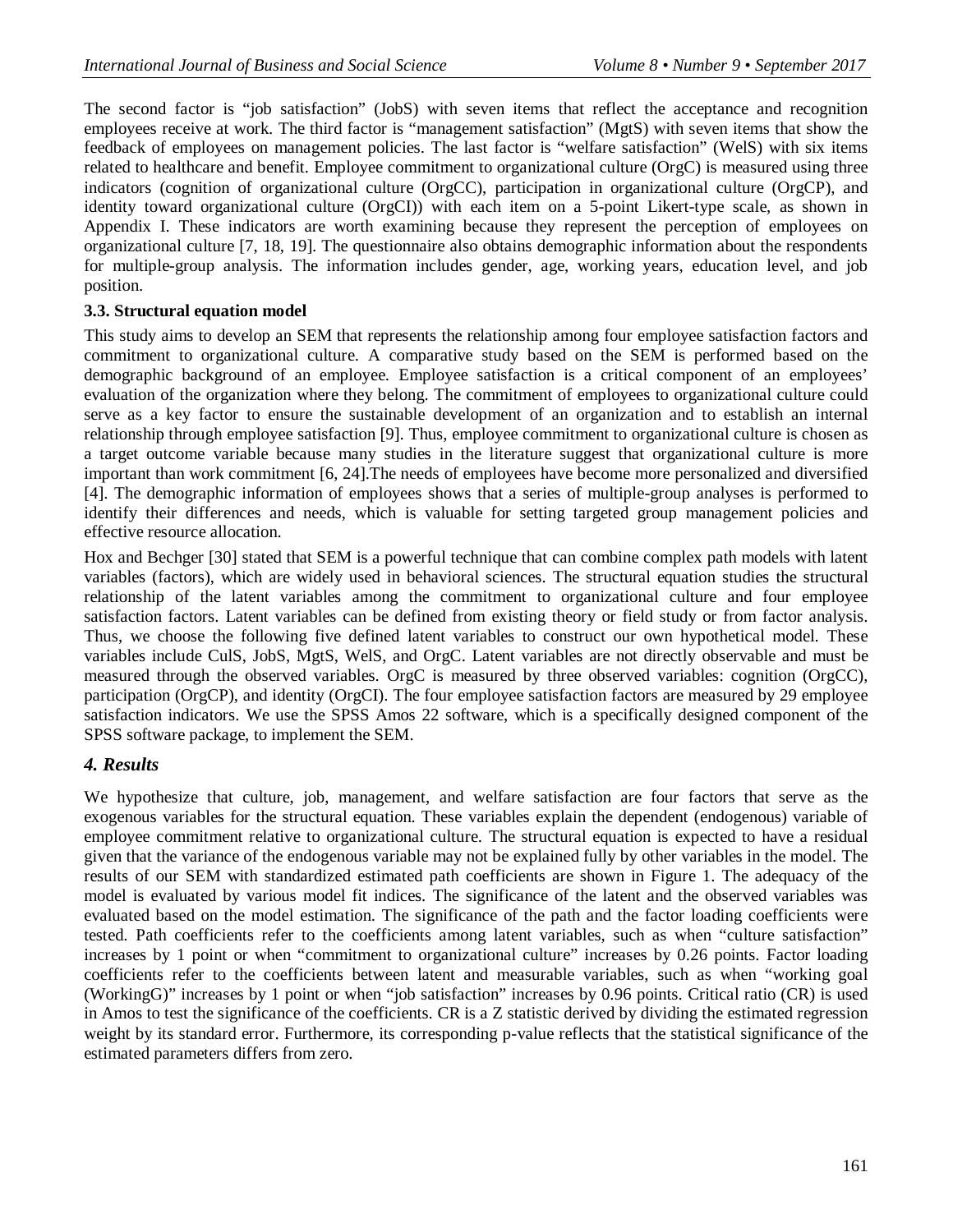

#### **Figure1. SEM of employee satisfaction factors and commitment to organizational culture (standardized)**

The standardized path coefficient between the latent variables "job satisfaction" and "commitment to organizational culture" is 0.03, with  $p = 0.32$ . This may be due to the special background of the Chinese SOEs, such as Egalitarianism [1]. This value showed that path coefficient is insignificant and must be further analyzed.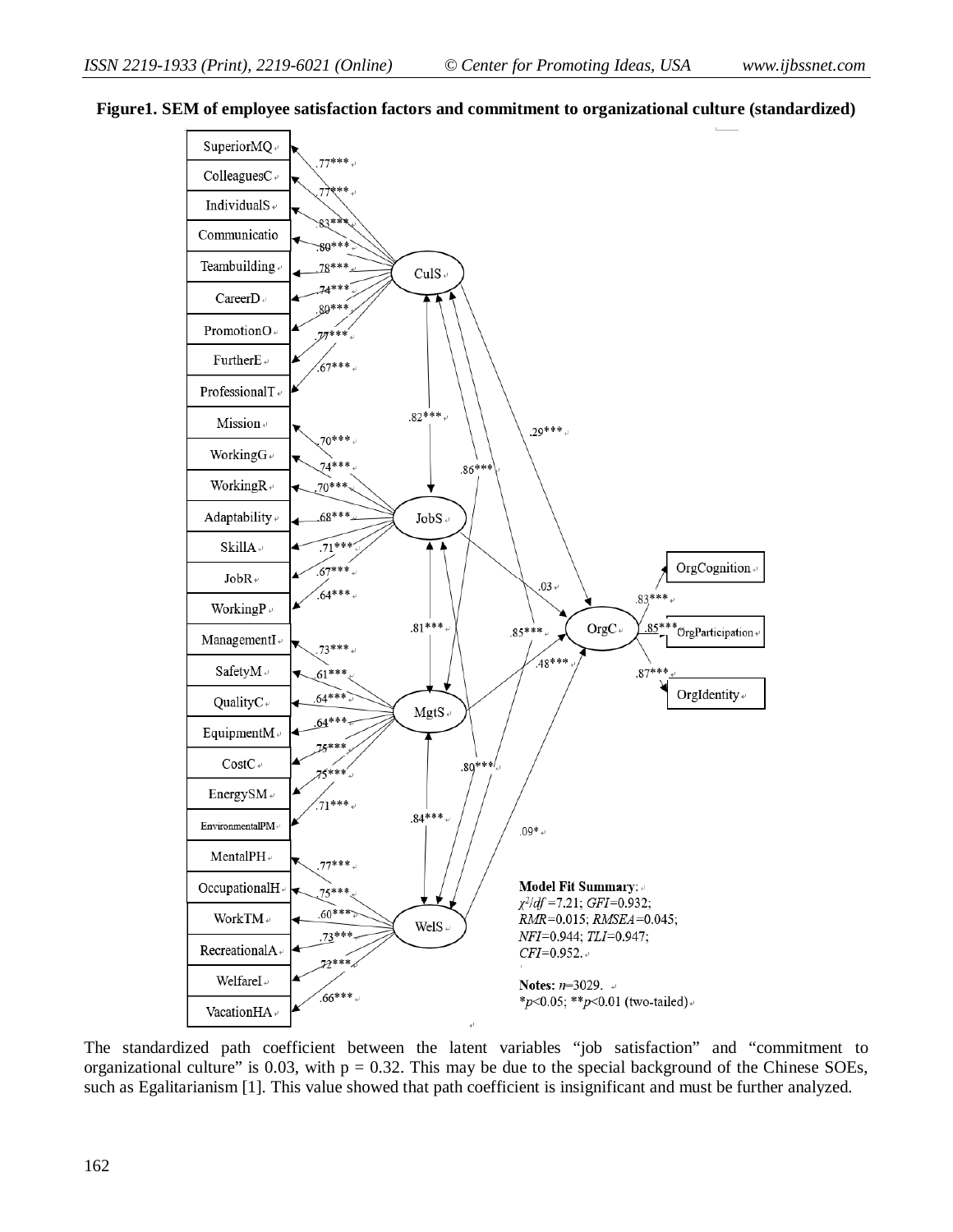| Table 1. Goodness-of-fit summary of SEM |             |                        |                                   |            |  |  |  |  |
|-----------------------------------------|-------------|------------------------|-----------------------------------|------------|--|--|--|--|
| <i>Index</i>                            |             | <b>Part 1: Results</b> | <b>Part 2:</b> Results (trimming) | Criteria   |  |  |  |  |
|                                         |             | $\chi^2 = 3271.83$     | $\chi^2$ = 3272.81                |            |  |  |  |  |
|                                         | $\chi^2/df$ | $df = 454$             | $df = 455$                        |            |  |  |  |  |
|                                         |             | p value $< 0.01$       | p value $< 0.01$                  | ${}< 0.05$ |  |  |  |  |
| Absolute fit index                      |             | $\chi^2/df = 7.21$     | $\chi^2/df = 7.19$                | < 5.00     |  |  |  |  |
|                                         | <b>GFI</b>  | 0.932                  | 0.932                             | > 0.90     |  |  |  |  |
|                                         | <b>RMR</b>  | 0.015                  | 0.015                             | < 0.05     |  |  |  |  |
|                                         | RMSEA       | 0.045                  | 0.045                             | ${}< 0.05$ |  |  |  |  |
|                                         | <b>NFI</b>  | 0.944                  | 0.940                             | > 0.9      |  |  |  |  |
| Relative Fit Index                      | TIJ         | 0.947                  | 0.947                             | > 0.9      |  |  |  |  |
|                                         | <b>CFI</b>  | 0.952                  | 0.952                             | > 0.9      |  |  |  |  |
| Information Index                       | AIC         | 3419.83                | 3418.81                           |            |  |  |  |  |

 **Notes:** *n*=3029. \**p*<0.05; \*\**p*<0.01 (two-tailed)

This study used various types of fitness indices to evaluate the adequacy of our own model (See Table 1 Part 1). The proposed model must be adjusted if it fails to meet the goodness-of-fit criteria. Most of the absolute fit (*GFI, RMR, and RMSEA*) and relative fit indices (*NFI, TLI, and CFI*) meet their corresponding criteria.*χ 2* /*df* equals 7.21 suggests an improper result for the goodness-of-fit;  $\chi^2/df$ , which is greater than 3, suggests poor goodness-of-fit [31]. Wu [32] stated thatlarge sample sizes can lead to large $\chi^2$  and  $\chi^2/df$ . For example,  $\chi^2/df$  reaching 7.35 is reasonable when the sample size is over 2000 [32]. We verified this issue by randomly selecting about 50% or 1,527 samples from our dataset to rerun the SEM model and found a  $\chi^2/df$  value of 4.65. We further selected 50% of the random sample (n = 756) from the above subset to rerun the model and found that  $\chi^2/df$  value equals 3.11. Therefore, the  $\chi^2/df$  value can be reduced to fulfill its criterion by reducing the sample size of our data.

The fit index serves as one criterion for evaluating the goodness-of-fit of the model although it is not the sole justification. The model with a high level of goodness-of-fit may not be the optimal model for the data. The model may still be valid with sound theoretical foundation when some of the fit indices are not optimal, that is, when  $\chi^2/df$  is greater than 5 [32]. The model fit test indicates that only the path coefficient between latent variables "job satisfaction" and "commitment to organizational culture" is insignificant ( $p$  value=0.32 $>0.05$ ), which suggests that the original model should be adjusted by model trimming or model building. Model trimming refers to the deletion of insignificant paths and is often used to improve model identification. This study used model trimming to remove the path coefficients of latent variables "job satisfaction" and "commitment to organizational culture." Figure 1 and Table 1, Part 2 show the model results and goodness-of-fit statistics. The fitness indices are compared and show that the *AIC* and  $\chi^2$  values have slight changes, whereas all other statistics remain the same.

The model fit indices and the significance levels of the coefficients are important in determining model adequacy; however, the theoretical basis for the model serves as a more important factor [32], which indicates that the model should be applicable to practice with a meaningful explanation. Thus, the most important factors to consider are theoretical soundness and practical value. Various perspectives and studies [27, 33] have pointed out a necessary connection between job satisfaction and organizational culture. Yang and Kassekert [34] proposed that "higher level of perceived performance orientation," "innovation culture," "trust in leadership," and "better attitudes toward performance appraisal" are significantly positively associated with job satisfaction. Alvi *et al*. [35] and Lim [26] also demonstrated the effects of organizational culture, organizational commitment, and job satisfaction. Thus, job satisfaction is retained in the SEM for further analysis.

The standardized path coefficients in Figure 1 are used to compare the different effects of various coefficients. Management satisfaction indicated the highest influence on commitment to organizational cultures with a path coefficient of 0.48. This result is followed by culture satisfaction, welfare satisfaction, and job satisfaction with path coefficients of 0.29, 0.09, and 0.03, respectively. We decide to retain job satisfaction in our model although it has the smallest influence, and its path coefficient is not statistically significant. The cumulative variance influence of the four employee satisfaction factors on commitment to organizational culture reaches 0.89. Multicollinearity does not exist in the result according to the variance inflation factor test although the covariance among our four latent variables of employee satisfaction ranged from 0.80 to 0.86.

## *5. Discussion*

**5.1. Multiple-group analyses**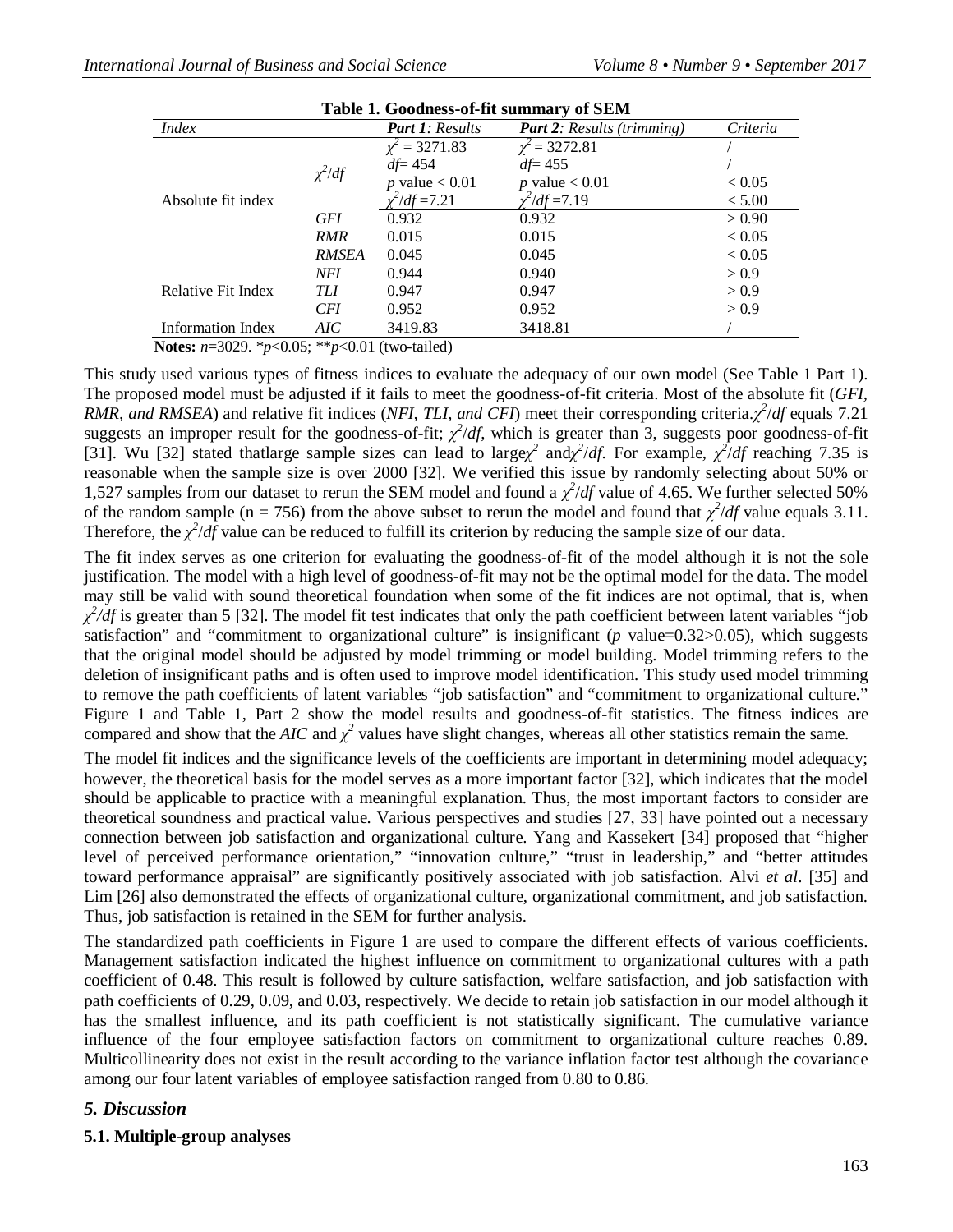The multi-group model is used to test for group differences in the means of particular latent constructs [36]. SEM cannot directly explain the differences among groups. However, enterprise management must often pay attention to the characteristics and needs of specific groups to simultaneously increase their satisfaction levels and achieve management efficiency. Based on their demographic information, 3,029 respondents in this study were classified into different groups by gender, working years, education level, and job position. The results are shown in Table 2. Byrne [36] indicated that latent mean differences across groups are tested through model and factor identification. Statistical testing is sometimes called confirmatory data analysis. The effect of employee satisfaction on commitment to organizational culture may vary according to the backgrounds of the respondents in the sample. Magee [37] pointed out that gender are associated with what one does and has in a job, and orientations toward extrinsic (i.e., having) and intrinsic rewards (i.e., the action is its own reward) vary with gender and age.

Andrews *et al*. [38] insisted the managers need to be aware of personality characteristics and situational contexts that impact surface acting in organizations to help understand the effects of potential divergent attitudes and behaviours on employee outcomes. Thus, we divided our data into different groups according to the demographic information of the respondents and reran the SEM to compare the effects of the four employee satisfaction factors on commitment to organizational culture.

|                  |                              | $\overline{ }$             |                         | o<br>-                  |                     |                  | o           |            |              |            |
|------------------|------------------------------|----------------------------|-------------------------|-------------------------|---------------------|------------------|-------------|------------|--------------|------------|
| Factor<br>value) | loading<br>(p <sub>1</sub> ) | Management<br>satisfaction | Culture<br>satisfaction | Welfare<br>satisfaction | Job<br>satisfaction | $\boldsymbol{n}$ | $\chi^2/df$ | <b>GFI</b> | <b>RMSEA</b> | <b>CFI</b> |
|                  | Male                         | $0.40**$                   | $0.29**$                | $0.13**$                | $0.08*$             | 1904             | 4.98        | 0.926      | 0.046        | 0.950      |
| Gender           | Female                       | $0.64**$                   | $0.31**$                |                         |                     | 1125             | 3.99        | 0.905      | 0.052        | 0.941      |
| Working          | $15+$                        | $0.54**$                   | $0.30**$                |                         |                     | 1752             | 5.01        | 0.920      | 0.048        | 0.956      |
| years            | $15 -$                       | $0.40**$                   | $0.28**$                | $0.15**$                |                     | 1277             | 4.00        | 0.905      | 0.052        | 0.941      |
|                  | Degree                       | $0.52**$                   | $0.16**$                | $0.14**$                |                     | 1298             | 4.80        | 0.923      | 0.047        | 0.946      |
| Education        | Non-<br>degree               | $0.46**$                   | $0.37**$                |                         |                     | 1731             | 4.15        | 0.913      | 0.049        | 0947       |
| Job              | Manager                      | $0.26*$                    | $0.53**$                |                         |                     | 364              | 2.12        | 0.856      | 0.056        | 0.906      |
| position         | Employee                     | $0.52**$                   | $0.28**$                |                         |                     | 2665             | 6.67        | 0.929      | 0.046        | 0.951      |
| Overall          |                              | $0.48**$                   | $0.29**$                | $0.09*$                 |                     | 3029             | 7.21        | 0.932      | 0.045        | 0.952      |
|                  |                              |                            |                         |                         |                     |                  |             |            |              |            |

|  |  | Table 2. Summary of factor loadings and significance of multiple-group models |  |
|--|--|-------------------------------------------------------------------------------|--|
|  |  |                                                                               |  |

Notes: \**p*<0.05; \*\**p*<0.01 (two-tailed)

#### **5.2. Comparison by employee gender**

Scandura and Lankau [39] and Rollero [40] indicated that the gender of employees affects the relationship between job satisfaction and organizational commitment because female staff members with family responsibilities are more attentive to flexible work hours offered by their organizations. We apply gender as the multiple-group variable and construct separate SEMs with the same model structure described. We call these SEMs Model -SEM (male) and Model -SEM (female). The respondents comprise 1,904 males (62.9%) and 1,125 females (37.1%).

Model -SEM (male) shows that all four types of employee satisfaction, namely, culture, job, management, and welfare satisfaction, significantly influence employee commitment to organizational culture. Their factor loadings are ranked as follows: management satisfaction ( $\lambda = 0.40$ , p value < 0.01), culture satisfaction ( $\lambda = 0.29$ , p value < 0.01), welfare satisfaction ( $\lambda = 0.13$ , p value < 0.01), and job satisfaction ( $\lambda = 0.08$ , p value < 0.05). Approximately 89% of the cumulative variance is explained by the model. Job satisfaction has the least influence, but its coefficient is significant. Male employees still pay more attention to the quality of job.

Model -SEM (female) shows that only culture satisfaction ( $\lambda = 0.31$ , p value < 0.01) and management satisfaction  $(\lambda = 0.64, p$  value < 0.01) significantly influence employee commitment to organizational culture. The cumulative variance reaches 0.95. Job satisfaction does not have a significant effect because female employees are more stable given their permanent nature of work in the SOEs. Welfare satisfaction is also insignificant. Female employees do not have a significant financial burden. Thus, job and welfare satisfaction in Chinese SOEs have a significant effect toward the commitment to the organizational culture of male employees. Goni-Legaz and Ollo-Lopez [41] mentioned the need to increase people's quality of life by helping them achieve work-family balance. Many female employees pay significant attention to the quality of life.

However, female employees are likely to be affected by the level of their satisfaction with the management. This point should be considered during the policymaking process of management.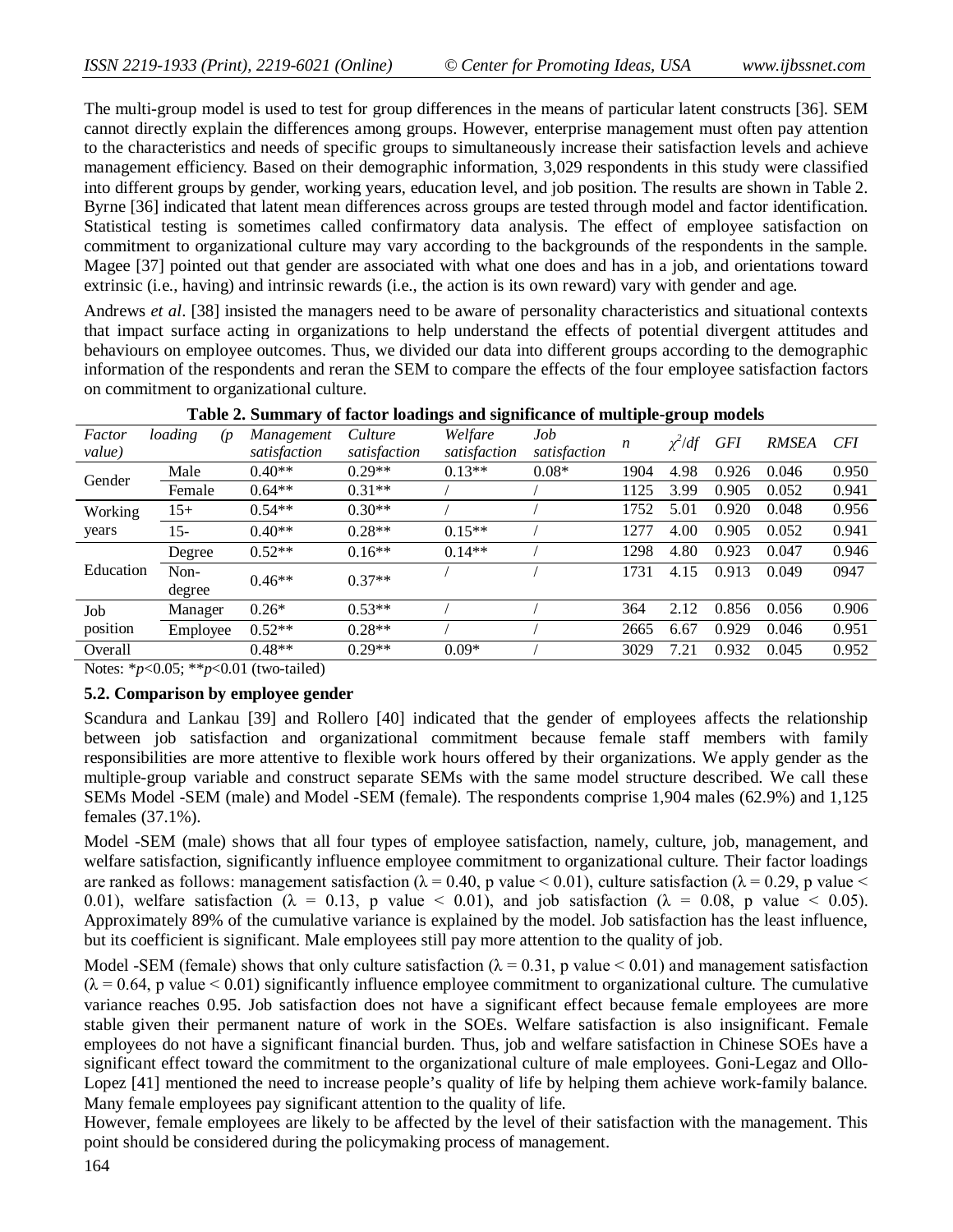## **5.3. Comparison by employee working years**

We apply working years as the multiple-group variable and construct separate models: Model-SEM (working years of 15 or above, 15+) and Model-SEM (working years of less than 15, 15-). The comparison by working years shows 1,752 employees (57.8%) with more than 15 working years and 1,277 employees (42.2%) with less than 15 working years. In Model-SEM (15+), only culture satisfaction ( $\lambda = 0.30$ , p value < 0.01) and management satisfaction ( $\lambda = 0.54$ , p value < 0.01) significantly influence commitment to organizational culture. The cumulative variance reaches 0.84.

In Model-SEM (15-), culture satisfaction ( $\lambda = 0.28$ , p value < 0.01), management satisfaction ( $\lambda = 0.40$ , p value < 0.01), and welfare satisfaction ( $\lambda = 0.15$ , p value < 0.01) significantly affect employee commitment to organizational culture. The cumulative variance reaches 0.83. Employees with less than 15 working years have higher levels of economic pressure, and they place more value and attention to welfare satisfaction than the group with more than 15 working years in the enterprise.

## **5.4. Comparison by employee education**

Model-SEM (degree holder) and Model-SEM (non-degree holder) are constructed separately by applying education as a multiple-group variable. The comparison by education level shows that 1,298 employees (42.9%) are degree holders, and 1,731 employees (57.1%) are non-degree holders. Model-SEM (degree holder) indicates that culture satisfaction ( $\lambda = 0.16$ , p value < 0.01), management satisfaction ( $\lambda = 0.52$ , p value < 0.01), and welfare satisfaction ( $\lambda = 0.14$ , p value < 0.01) all significantly influence commitment to organizational culture. The cumulative variance explained is 0.82.

Model-SEM (non-degree holder) shows that culture satisfaction ( $\lambda = 0.37$ , p value  $\lt 0.01$ ) and management satisfaction ( $\lambda = 0.46$ , p value < 0.01) significantly affect commitment to organizational culture. The cumulative variance explained is 0.83. The comparative analysis presents that employees with higher educational background are more sensitive to welfare satisfaction than those with lower educational background. Employees with higher education levels have better career prospects and aim to acquire better welfare through promotions. However, employees with lower levels of education usually work in the first line of production with a stable job position and welfare. Thus, they are less sensitive to welfare.

## **5.5. Comparison by employee job position**

The separate Model-SEM (manager) and Model-SEM (general employee) are constructed by applying job position as a multiple-group variable. Two models that demonstrate a good model fit are acceptable although some fitness index for Model-SEM (manager) is less than 0.9 (Wu, 2010). The comparison by job position shows that 364 employees are top managers and middle managers (12.0%), and 2,665 are general employees (88.0%).

Model-SEM (manager) indicates that culture satisfaction ( $\lambda = 0.53$ , p value < 0.01) and management satisfaction  $(\lambda = 0.26$ , p value < 0.05) significantly influence employee commitment to organizational culture. The cumulative variance reaches 0.78. The variance explained by culture satisfaction reaches 0.53, which is higher than explained by the general employee group. This result is attributed to the job accomplished for managers.

Model-SEM (general employee) shows that culture satisfaction ( $\lambda = 0.28$ , p value < 0.01) and management satisfaction ( $\lambda = 0.52$ , p value < 0.01) significantly influence commitment to organizational culture. The model explained 80% of the cumulative variance in the data. Thus, managers in Chinese SOEs are more focused on culture satisfaction than on general employees.

## *6. Conclusion*

This study provides a descriptive analysis of employee satisfaction and commitment to organizational culture across 27 SOEs. The results can shed light on the improvement direction of corporate governance for each enterprise. Twenty-nine employee satisfaction indicators and three organizational culture indicators are used as observed variables, as well as five latent variables, namely culture, job, management, welfare satisfaction, and commitment to organizational culture [7]. Model-SEM was constructed to identify the effects of each type of satisfaction toward a commitment to organizational culture. The calculated path coefficients show that culture, management, and welfare satisfaction significantly influence commitment to organizational culture. The influence of job satisfaction is insignificant but is retained in the proposed model based on the theoretical argument. Whether employees are satisfied with the management policies and the internal culture of the organization has the greatest effects on their commitment to the organization.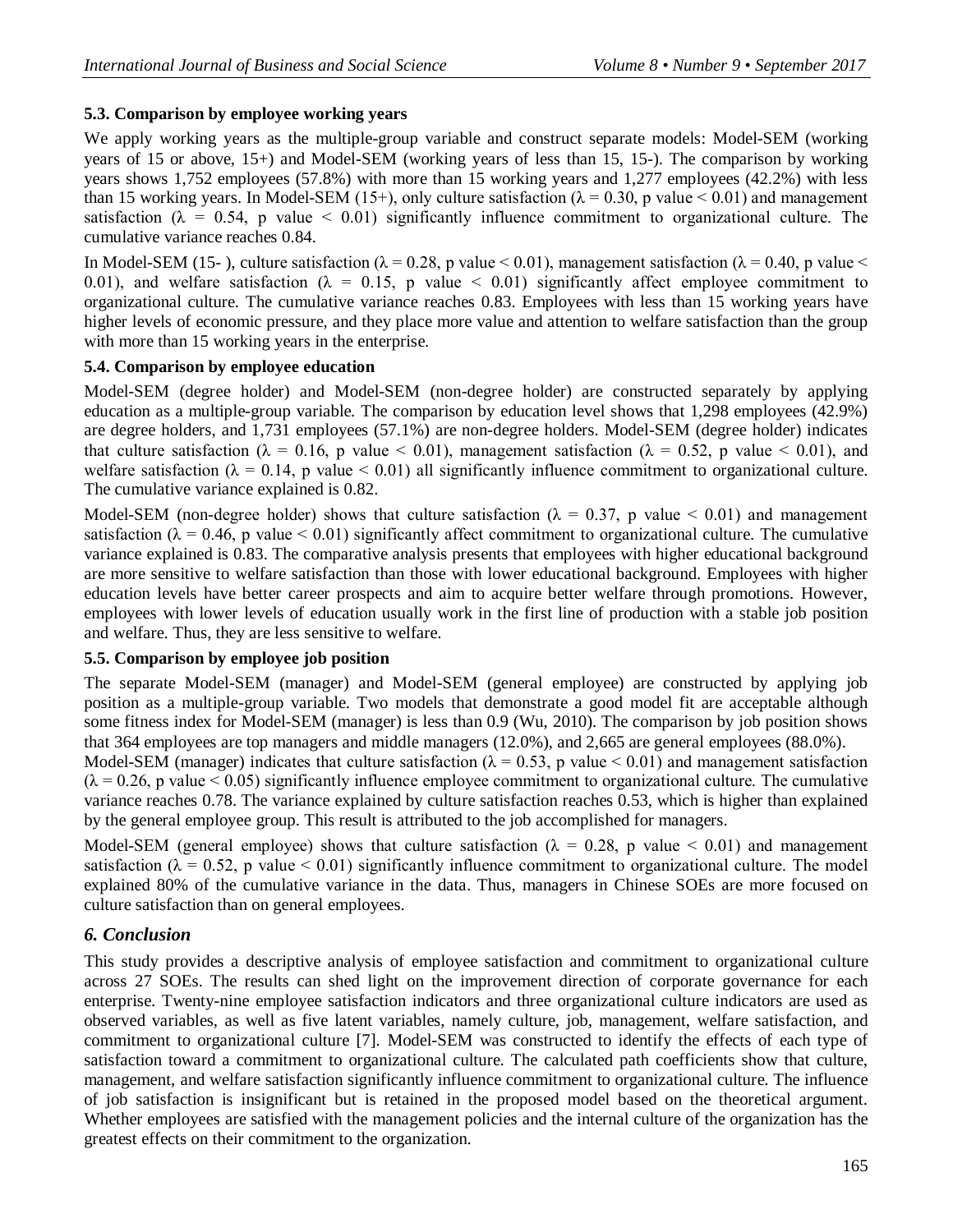The most important factors that affect employee commitment to organizational culture were identified for people with different backgrounds by conducting SEM with multiple-group analyses (Table 2). The following results are found. (1) Male employees pay more attention to job and welfare satisfaction than female employees when committing to organizational culture. (2) Short working years employees and degree holders are concerned with their welfare satisfaction when committing to organizational culture. (3) Managers are more concerned about their culture satisfaction when committing to organizational culture, whereas general employees are more concerned with their management satisfaction.

This study expands the literature on human resources management for Chinese SOEs, verifies the relationship and effects among employee satisfaction factors toward commitment to organizational culture. These results have implications for management practice in supporting the strategic decision-making of enterprise managers. The sub-group analysis in SEM revealed that the level of influence is related to the demographic background of the employees. This relationship helps in policy making and resource allocation to improve the quality of the job. A series of managerial suggestions improved the management practice of Chinese SOEs. The findings in this study can provide policy suggestions to managers of enterprises so that they can implement effective management policies to improve employee satisfaction and commitment to organizational culture while considering the individual characteristics of employees.

#### *References*

- Warner M. Management-labour relations in the new Chinese economy. Human Resource Management Journal1997, 7(4), 30- 43.
- Kim S;Wright PM;Su ZX. Human resource management and firm performance in China: A critical review. Asia Pacific Journal of Human Resources2010, 48(1), 58-85.
- Hui C;Lee C; Rousseau DM. Employment relationships in China: Do workers relate to the organization or to people? Organization Science2004, 15(2), 232-240.
- Li JY; Raine JW. The Time Trend of Life Satisfaction in China. Social Indicators Research2014, 116(2), 409-427.
- Kahneman D. Maps of Bounded Rationality: Psychology for Behavioral Economics. American Economic Review2003, 93(5), 1449-1475.
- Antón C. The impact of role stress on workers' behavior through job satisfaction and organizational commitment. International Journal of Psychology2009, 44(3), 187-194.
- Tso GKF; Liu FT; Li J. Identifying Factors of Employee Satisfaction: A Case Study of Chinese Resource-Based State-Owned Enterprises. Social Indicators Research2015, 123(2), 567-583.
- Aydin B; Ceylan A. A Research Analysis on Employee Satisfaction in terms of Organizational Culture and Spiritual Leadership. International Journal of Business and Management2008, 4(3), 159.
- Linnenluecke MK; Griffiths A. Corporate sustainability and organizational culture. Journal of World Business2010, 45(4), 357-366.
- Koustelios AD; Bagiatis K. The Employee Satisfaction Inventory (ESI): Development of a scale to measure satisfaction of Greek employees. Educational and Psychological Measurement1997, 57(3), 469-476.
- Yee RWY; Yeung; ACL; Cheng TCE. The impact of employee satisfaction on quality and profitability in high-contact service industries. Journal of Operations Management2008, 26(5), 651-668.
- Gohel K. Psychological Capital as a Determinant of Employee Satisfaction. International Referred Research Journal2012, 3(36), 34-37.
- Liu S. Cultures within culture: Unity and diversity of two generations of employees in State-owned enterprises. Human Relations2003, 56(4), 387-417.
- De Simone S; Lampis J; Lasio D; Serri F; Cicotto G; Putzu D. Influences of Work-Family Interface on Job and Life Satisfaction. Applied Research in Quality of Life2014, 9(4), 831-861.
- Karanika-Murray M; Duncan N; Pontes HM; Griffiths MD. Organizational identification, work engagement, and job satisfaction. Journal of Managerial Psychology 2015, 30(8), 1019-1033.
- Balkin DB; Griffeth RW. The determinants of employee benefits satisfaction. Journal of business and psychology1993, 7(3), 323-339.
- Ironson GH; Smith PC; Brannick MT; GibsonWM; Paul KB.Construction of a job in general scale: A comparison of global, composite, and specific measures. Journal of Applied Psychology1989, 74(2), 193-200.
- Denison DR; Neale WS. Denison organizational culture survey; Ann Arbor, MI: Aviat, 1996.
- Denison DR; Mishra AK. Toward a theory of organizational culture and effectiveness. Organization Science1995, 6(2), 204- 223.